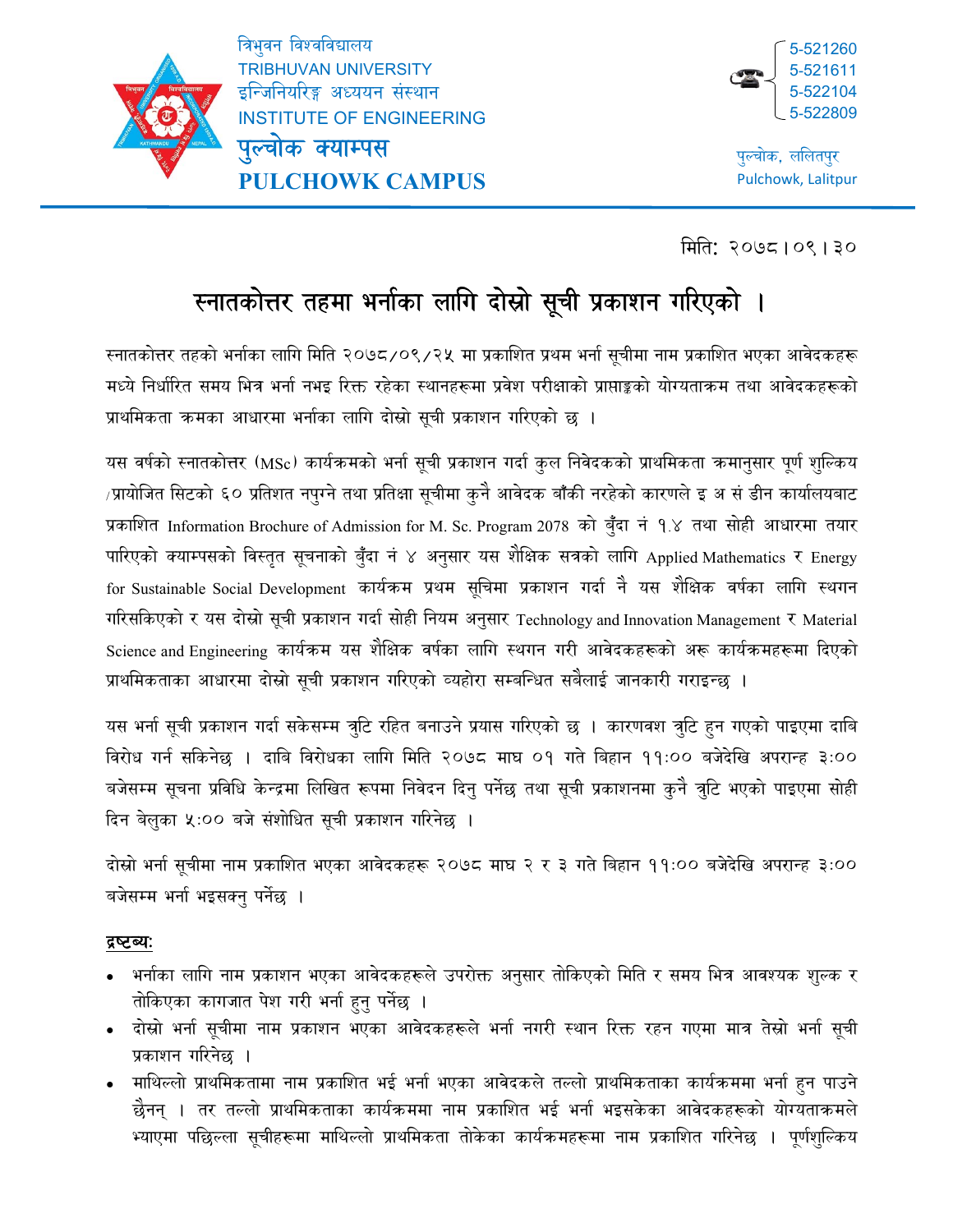

ł

त्रिभुवन विश्वविद्यालय TRIBHUVAN UNIVERSITY इन्जिनियरिङ्ग अध्ययन संस्थान INSTITUTE OF ENGINEERING

पुल्चोक क्याम्पस **PULCHOWK CAMPUS**



पल्चोक, ललितपुर Pulchowk, Lalitpur

कार्यक्रम अन्तर्गत भर्नाको लागि पनि यही नियम लागू हुनेछ । अर्थात्, कुनै नियमित कार्यक्रममा भर्ना भएका आवेदकहरूको नाम माथिल्लो प्राथमिकता दिएको कारण पछि पुर्णशुल्किय कार्यक्रममा प्रकाशित भएमा निज पुर्णशुल्किय कार्यक्रममा अनिवार्य भर्ना हुनु पर्नेछ, अन्यथा निजको भर्ना खारेज हुनेछ ।

भर्ना सूचीमा नाम प्रकाशित भई भर्ना भइसकेपछि कुनै पनि आवेदकले आफू माथिल्लो प्राथमिकतामा अब उप्रान्त नसर्ने भनी लिखित निवेदन दिएमा मात्र त्यस्ता आवेदक भर्ना भएकै कार्यक्रममा रहन सक्नेछन् ।

#### <u>भनो हुन आउँदा लिई आउनुपर्न आवश्यक कांगजातहरू तथा शुल्क</u> ु ु

- $\checkmark$  नेपाली नागरिकताको सक्कल र प्रमाणित प्रतिलिपि २ प्रति ।
- $\checkmark$  इन्जिनियरिङ अध्ययन संस्थान, प्रवेश परीक्षा बोर्ड द्वारा २०७८ मंसिरमा लिइएको प्रवेश परीक्षा उत्तीर्ण भइ प्राप्त गरेको Score Card ।
- हालसालै खिचिएको पासपोर्ट साइजको फोटो २ प्रति ।
- एस. एल. सी. र उच्च माध्यमिक तह (10+2) वा सो सरहका परीक्षाका लब्धाङ्क पत्र, सम्बन्धित परीक्षा बोर्डबाट प्राप्त प्रमाणपत्र र चारित्रिक प्रमाणपत्रहरूका सक्कल र प्रमाणित प्रतिलिपि १।१ प्रति ।
- स्नातक तह वा सो सरहको लब्धाङ्क पत्र. प्रमाणपत्र र चारित्रिक प्रमाणपत्रको सक्कल र प्रमाणित प्रतिलिपि १।१ प्रति ।
- $\checkmark$  त्रि. वि. बाहेक अन्य बोर्डबाट स्नातक तह उत्तीर्ण गर्नेहरूले सम्बन्धित बोर्डको माइग्रेसन सर्टिफिकेटको सक्कल र प्रमाणित प्रतिलिपि १ प्रति ।
- $\checkmark$  विदेशी बोर्डबाट स्नातक तह उत्तीर्ण गर्नेहरूले समकक्षताको प्रमाणपत्रको सक्कल र प्रमाणित प्रतिलिपि १ प्रति ।
- क्याम्पसमा भर्नाका लागि २०७८।०९।१४ गते प्रकाशित भर्ना सम्बन्धी सूचनाको बुँदा नं ८ मा उल्लेख भएको निम्नानुसारको रकम ।
	- नियमितः २९,२५५। $-$
	- ्पूर्णशुल्कियः ७२,०७५।—
	- Hydropower Engineering नियमितः ७९,२५५।
	- Hydropower Engineering पुर्णशुल्कियः १२२,०७५। $-$

भर्ना सम्बन्धी सूचना तथा यस भर्ना सूची पुल्चोक क्याम्पसको Web Site: www.pcampus.edu.np मा पनि हेर्न सकिनेछ .

> अध्यक्ष भर्ना समिति २०७८ पुल्चोक क्याम्पस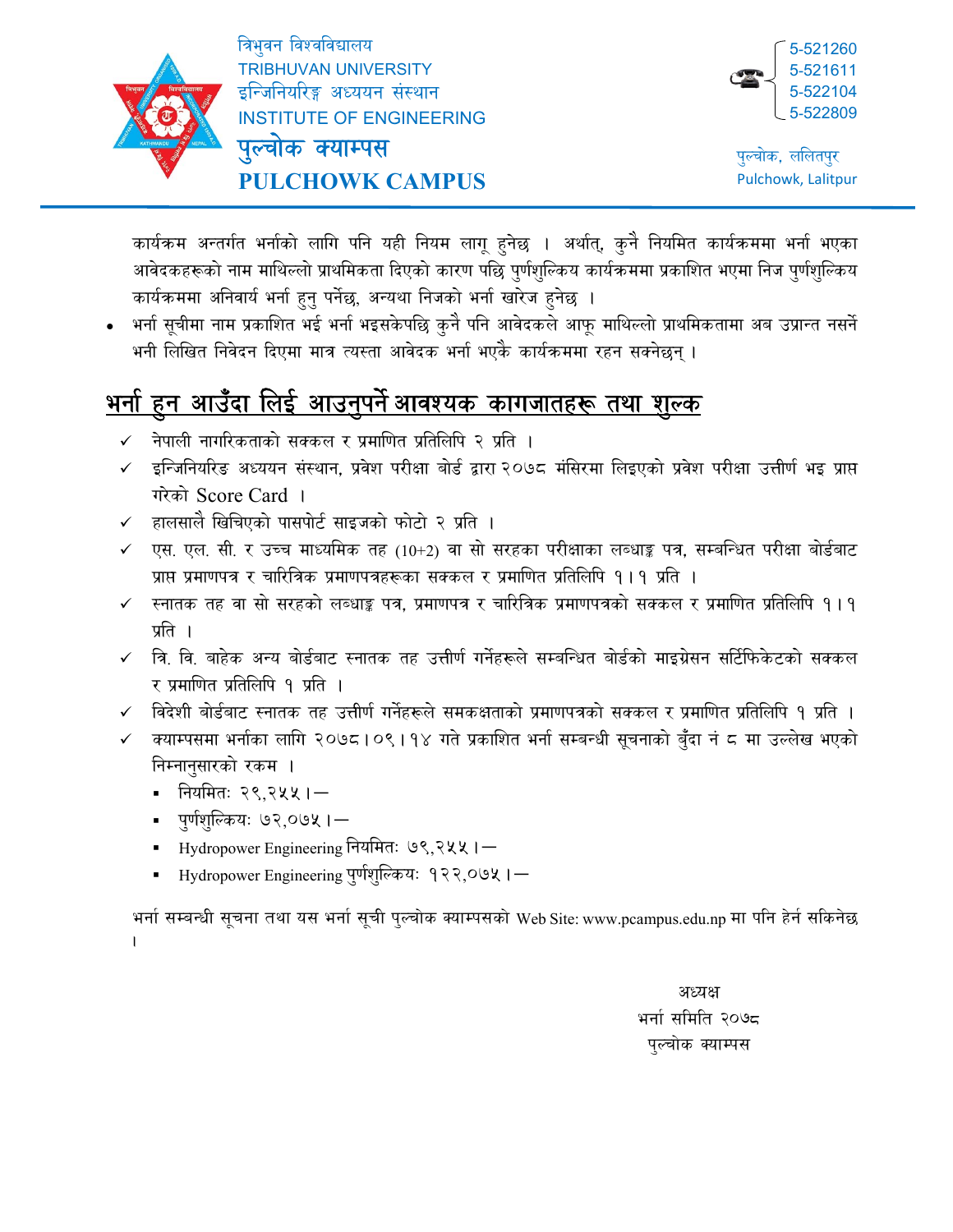#### **Information and Communication Engineering Full Fee (2)**

| <b>SN</b> |                | <b>Applicant Detail</b> |        |                 |     |              |                |    |   |   | <b>Priority Detail</b> |    |    |    |                                                         |                |
|-----------|----------------|-------------------------|--------|-----------------|-----|--------------|----------------|----|---|---|------------------------|----|----|----|---------------------------------------------------------|----------------|
|           | <b>Roll No</b> | <b>Applicant Name</b>   | Gender | <b>District</b> |     |              |                |    |   |   |                        |    |    |    | Rank 1st 2nd 3rd 4th 5th 6th 7th 8th 9th 10th 11th 12th | <b>Remark</b>  |
|           | 918            | ASHISH DEVKOTA          | Male   | Kathmandu       | 489 |              | $\overline{2}$ |    | 4 | 6 |                        |    |    |    |                                                         | Shifted from 4 |
|           | 671            | l PRABHAT MALI          | Male   | Lalitpur        | 504 |              | 3              |    |   | 6 |                        |    |    |    |                                                         | Shifted from 4 |
| Ĵ.        | 1256           | <b>RAVI GAUTAM</b>      | Male   | Rupandehi       | 509 |              | 2              | _რ | 3 | 4 | 19                     | 20 | 35 | 36 |                                                         | Shifted from 4 |
|           | 1533           | ROHIT KUINKEL           | Male   | Lalitpur        | 511 | $\mathbf{r}$ |                | h  |   |   |                        |    |    |    |                                                         | Shifted from 4 |
|           | 657            | NABEEN RISAL            | Male   | Ramechhap       | 531 |              | $\overline{2}$ | 4  |   |   |                        |    |    |    |                                                         | Shifted from 4 |
|           | 374            | BINITA KUSUM DHAMALA    | Female | Sunsari         | 534 | h            |                | 3  | 4 |   |                        |    |    |    |                                                         | Shifted from 4 |

# **Computer System and Knowledge Engineering Full Fee (4)**

|                |                | <b>Applicant Detail</b> |          |                 |                                                         |    |                |              |                |                | <b>Priority Detail</b> |  |  |  |               |
|----------------|----------------|-------------------------|----------|-----------------|---------------------------------------------------------|----|----------------|--------------|----------------|----------------|------------------------|--|--|--|---------------|
| <b>SN</b>      | <b>Roll No</b> | <b>Applicant Name</b>   | Gender   | <b>District</b> | Rank 1st 2nd 3rd 4th 5th 6th 7th 8th 9th 10th 11th 12th |    |                |              |                |                |                        |  |  |  | <b>Remark</b> |
|                | 666            | <b>BIKRAM SHAH</b>      | Male     | Morang          | 538                                                     | 6  | $\overline{4}$ |              |                |                |                        |  |  |  | New           |
| 2.             | 270            | SHREEKRISHNA TIMILSINA  | Male     | Parbat          | 550                                                     | 2  | 6              | 4            |                |                |                        |  |  |  | New           |
| 3.             | 1209           | <b>SUBASH GHIMIRE</b>   | Male     | Rupandehi       | 555                                                     | 3  | 6              | 4            |                |                |                        |  |  |  | New           |
| 4.             | 1457           | <b>JAYDEEP SHAH</b>     | Male     | Morang          | 585                                                     |    | 3              | <sub>b</sub> |                | $\overline{4}$ |                        |  |  |  | New           |
| .5             | 1027           | <b>RITU RATNAM</b>      | l Female | Mahottari       | 600                                                     | 5. | 3              |              | $\overline{4}$ |                |                        |  |  |  | <b>New</b>    |
| 6.             | 1700           | AAYUSH DHAKAL           | Male     | Kathmandu       | 629                                                     | 3  | $\overline{4}$ | <sub>b</sub> |                | 28             |                        |  |  |  | <b>New</b>    |
| $\overline{7}$ | 339            | <b>ADARSHA DHAKAL</b>   | Male     | Kaski           | 645                                                     | 6  | $\overline{4}$ |              |                |                |                        |  |  |  | New           |
| 8.             | 400            | <b>RITU BAJRACHARYA</b> | l Female | Kathmandu       | 651                                                     | 5  | 3              | b            | 4              |                | 2                      |  |  |  | New           |

# **Computer Engineering Specialization in Data Science Full Fee (6)**

| <b>SN</b> |                | <b>Applicant Detail</b> |        |                 |                                                         |  |  |          | <b>Priority Detail</b> |  |  | <b>Remark</b>                    |
|-----------|----------------|-------------------------|--------|-----------------|---------------------------------------------------------|--|--|----------|------------------------|--|--|----------------------------------|
|           | <b>Roll No</b> | <b>Applicant Name</b>   | Gender | <b>District</b> | Rank 1st 2nd 3rd 4th 5th 6th 7th 8th 9th 10th 11th 12th |  |  |          |                        |  |  |                                  |
|           | 1734           | SHEKHAR KHADKA          | Male   | Morang          | 471                                                     |  |  |          |                        |  |  | Shifted from 4                   |
| <u>L.</u> | 631            | KABITA PARAJULI         | Female | Kaski           | 523                                                     |  |  | $\Omega$ |                        |  |  | Shifted from 4 Female Quota(FmQ) |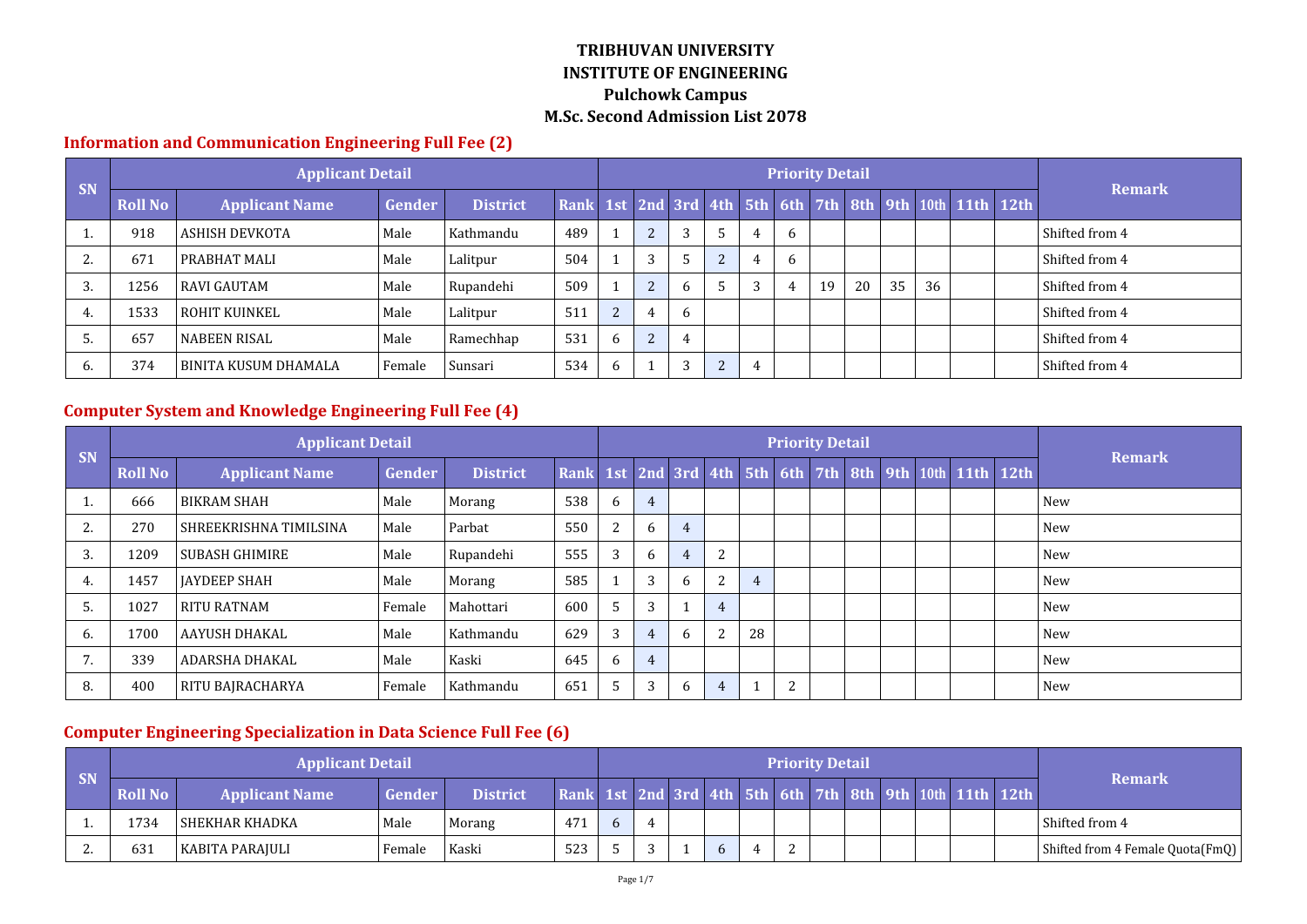# **Water Resources Engineering Full Fee (12)**

|                             |                | <b>Applicant Detail</b> |        |                 |                                               |  |     |    | <b>Priority Detail</b> |    |    |     |    |             |                 |
|-----------------------------|----------------|-------------------------|--------|-----------------|-----------------------------------------------|--|-----|----|------------------------|----|----|-----|----|-------------|-----------------|
| $\overline{\phantom{a}}$ SN | <b>Roll No</b> | <b>Applicant Name</b>   | Gender | <b>District</b> | Rank 1st 2nd 3rd 4th 5th 6th 7th 8th 9th 10th |  |     |    |                        |    |    |     |    | $11th$ 12th | Remark          |
|                             | 267            | l SHOVAKANT RAUT        | Male   | Saptari         | 112                                           |  | . . | 18 | 22                     | 16 | 12 | ົາາ | 12 |             | Shifted from 23 |

# **Environmental Engineering Regular (13)**

|          |                | <b>Applicant Detail</b> |        |                 |                                                         |    |    |    | <b>Priority Detail</b> |    |    |    |    |    |  |                                   |
|----------|----------------|-------------------------|--------|-----------------|---------------------------------------------------------|----|----|----|------------------------|----|----|----|----|----|--|-----------------------------------|
| / SN     | <b>Roll No</b> | <b>Applicant Name</b>   | Gender | <b>District</b> | Rank 1st 2nd 3rd 4th 5th 6th 7th 8th 9th 10th 11th 12th |    |    |    |                        |    |    |    |    |    |  | <b>Remark</b>                     |
|          | 24             | MOHAN BHATTRAI          | Male   | Baitadi         | 92                                                      | 13 | 12 |    |                        |    |    |    |    |    |  | l Shifted from 12                 |
| <u>.</u> | 177            | l AARATI BHATTA         | Female | Gorkha          | 156                                                     | 16 | 10 | 17 | 21                     | 11 | 13 | 23 | 18 | 12 |  | Shifted from 23 Female Quota(FmQ) |

# **Geotechnical Engineering Full Fee (16)**

| <b>SN</b> |                | <b>Applicant Detail</b>  |        |                 |                                                         |          |    |    |    |    | <b>Priority Detail</b> |    |    |  |  | <b>Remark</b>                     |
|-----------|----------------|--------------------------|--------|-----------------|---------------------------------------------------------|----------|----|----|----|----|------------------------|----|----|--|--|-----------------------------------|
|           | <b>Roll No</b> | <b>Applicant Name</b>    | Gender | <b>District</b> | Rank 1st 2nd 3rd 4th 5th 6th 7th 8th 9th 10th 11th 12th |          |    |    |    |    |                        |    |    |  |  |                                   |
|           | 262            | SAROJ PRASAD ADHIKARI    | Male   | Nawalparasi     | 49                                                      | 10       | 16 | 22 |    |    |                        |    |    |  |  | Shifted from 22                   |
| <u>.</u>  | 1341           | MANOJ SITAULA            | Male   | Nuwakot         | 70                                                      | $\alpha$ | 10 | 15 | 16 |    |                        |    |    |  |  | <b>New</b>                        |
|           | 846            | <b>DEEPAK RAJ PANERU</b> | Male   | Kanchanpur      | 71                                                      | 16       | 17 | 22 | 11 | 13 |                        |    |    |  |  | Shifted from 22                   |
|           | 93             | <b>SEMINA GAUTAM</b>     | Female | Sarlahi         | 139                                                     | 15       | 16 | 11 |    | 13 | 23                     | 12 | 18 |  |  | Shifted from 13 Female Quota(FmQ) |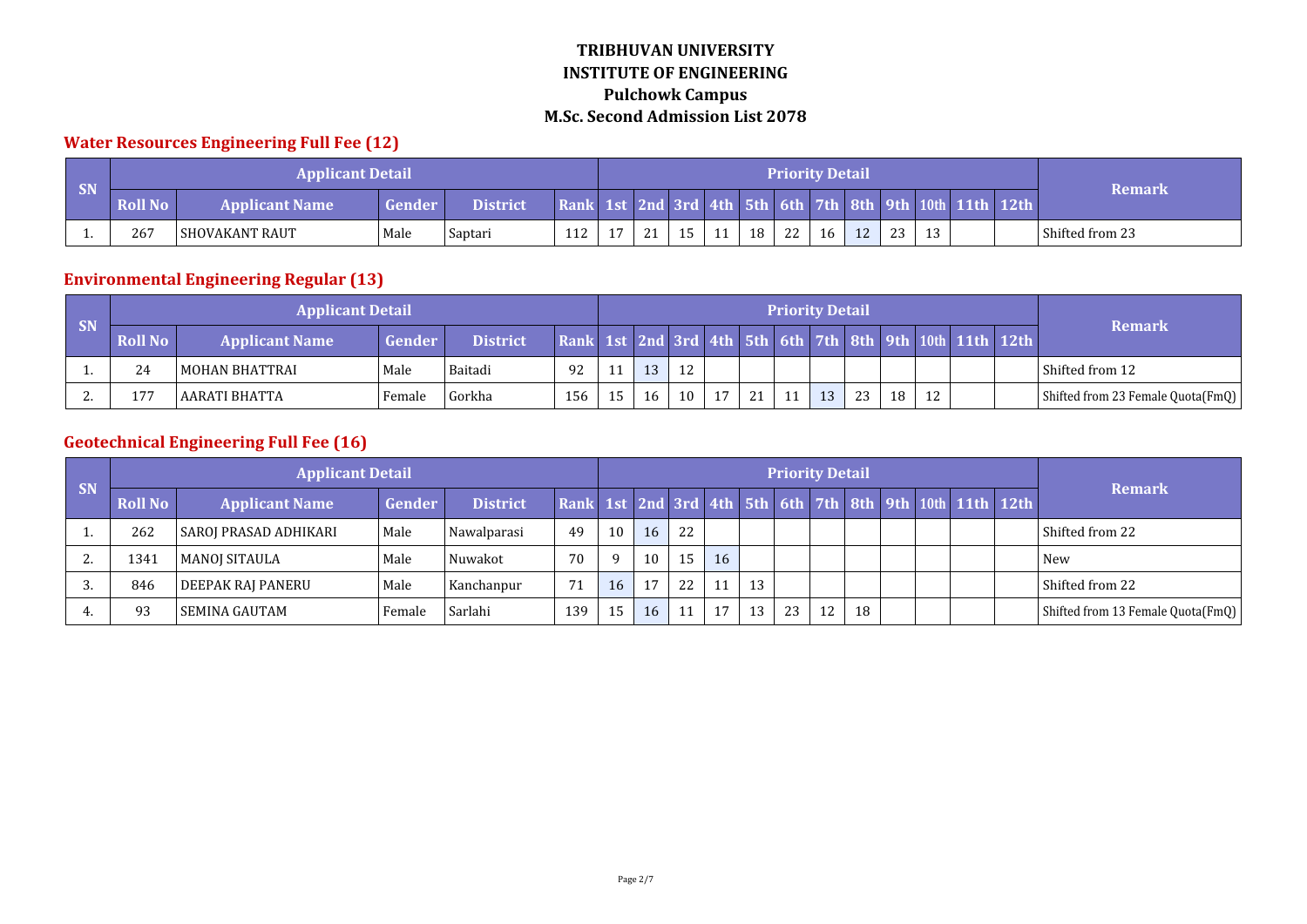#### **Transportation Engineering Full Fee (18)**

|    |                | <b>Applicant Detail</b> |        |                 |                                               |    |    |    |    |              |    | <b>Priority Detail</b> |  |  |             |                   |
|----|----------------|-------------------------|--------|-----------------|-----------------------------------------------|----|----|----|----|--------------|----|------------------------|--|--|-------------|-------------------|
| SN | <b>Roll No</b> | <b>Applicant Name</b>   | Gender | <b>District</b> | Rank 1st 2nd 3rd 4th 5th 6th 7th 8th 9th 10th |    |    |    |    |              |    |                        |  |  | $11th$ 12th | Remark            |
|    | 39             | ' SAMEER KUMAR SHRESTHA | Male   | Bara            | 91                                            | 10 | 17 | 18 | 24 | $\mathbf{a}$ | 13 |                        |  |  |             | l Shifted from 13 |

# **Disaster Risk Management Full Fee (20)**

| <b>SN</b> |                | <b>Applicant Detail</b> |               |                 |                                                         |    |    |    |      |    |    | <b>Priority Detail</b> |    |    |    |    |    | <b>Remark</b>   |
|-----------|----------------|-------------------------|---------------|-----------------|---------------------------------------------------------|----|----|----|------|----|----|------------------------|----|----|----|----|----|-----------------|
|           | <b>Roll No</b> | <b>Applicant Name</b>   | <b>Gender</b> | <b>District</b> | Rank 1st 2nd 3rd 4th 5th 6th 7th 8th 9th 10th 11th 12th |    |    |    |      |    |    |                        |    |    |    |    |    |                 |
|           | 1577           | l ANUI THAPALIYA        | Male          | Dhading         | 255                                                     | 18 | 22 | 12 | 19   | 20 | 14 |                        |    |    |    |    |    | New             |
| . .       | 220            | <b>BIKEN SHRESTHA</b>   | Male          | Bhaktapur       | 259                                                     | 10 | 18 | 12 | 24 l | 22 | 40 | 13                     | 14 | 16 | 19 | 20 | 44 | Shifted from 44 |

# **Construction Management Regular (21)**

|    |                | <b>Applicant Detail</b> |        |                 |      |              |          |    |  | <b>Priority Detail</b> |  |                                                    |                 |
|----|----------------|-------------------------|--------|-----------------|------|--------------|----------|----|--|------------------------|--|----------------------------------------------------|-----------------|
| SN | <b>Roll No</b> | <b>Applicant Name</b>   | Gender | <b>District</b> | Rank |              |          |    |  |                        |  | 1st 2nd 3rd 4th 5th 6th 7th 8th 9th 10th 11th 12th | Remark          |
|    | 72             | <b>RAI BASNET</b>       | Male   | Sindhupalchok   | רי   | $\mathbf{a}$ | つつ<br>▵▵ | 39 |  |                        |  |                                                    | Shifted from 22 |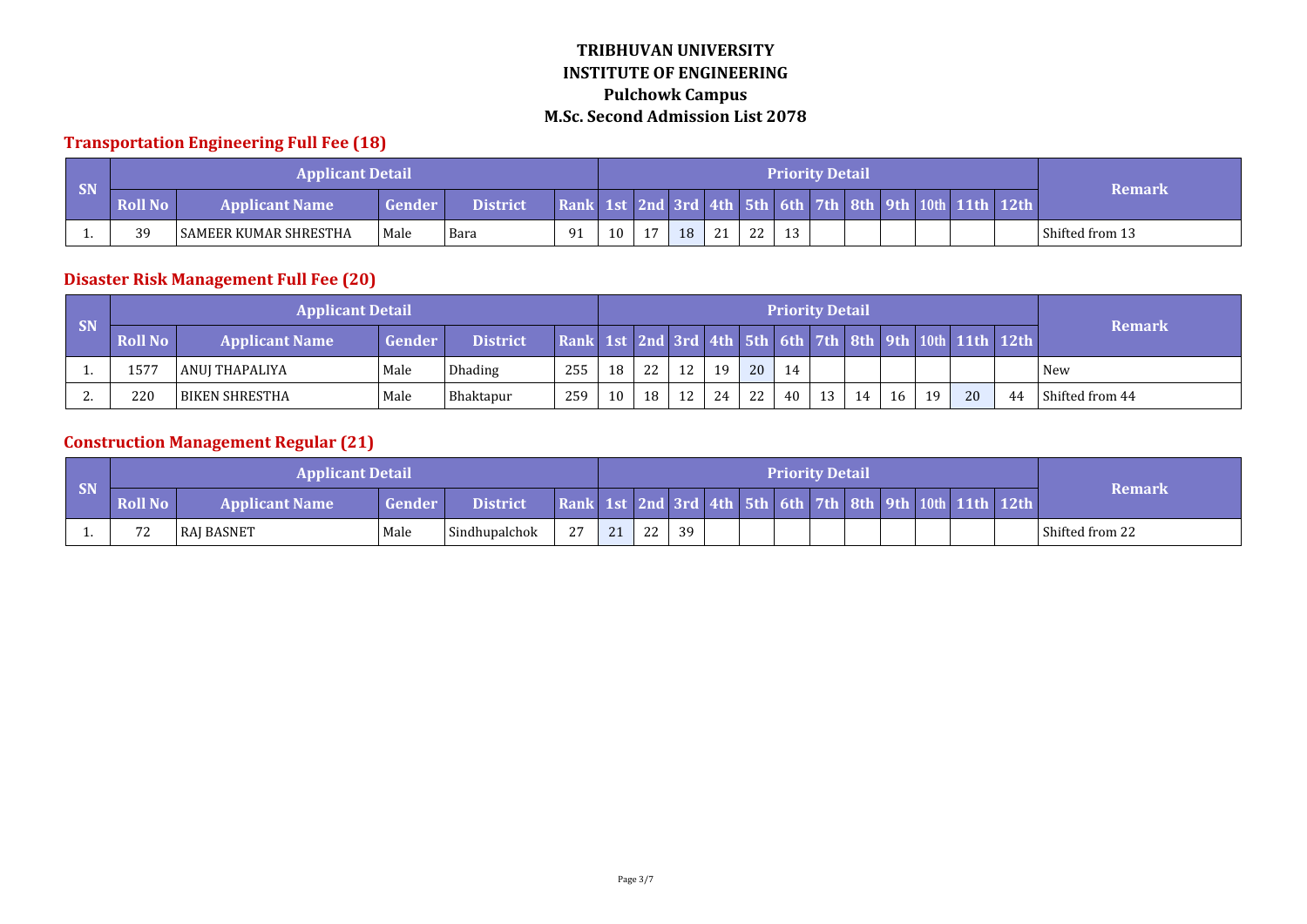#### **Construction Management Full Fee (22)**

| <b>SN</b> |                | <b>Applicant Detail</b> |        |                 |                                                         |    |    |    |    |    | <b>Priority Detail</b> |    |    |    |  | <b>Remark</b>   |
|-----------|----------------|-------------------------|--------|-----------------|---------------------------------------------------------|----|----|----|----|----|------------------------|----|----|----|--|-----------------|
|           | <b>Roll No</b> | <b>Applicant Name</b>   | Gender | <b>District</b> | Rank 1st 2nd 3rd 4th 5th 6th 7th 8th 9th 10th 11th 12th |    |    |    |    |    |                        |    |    |    |  |                 |
|           | 1553           | BHUGOL KHANAL           | Male   | Ilam            | 81                                                      | 10 | 15 | 16 | 21 |    | 22                     | 18 | 39 | 40 |  | Shifted from 18 |
| <u>.</u>  | 257            | AASHISH MANANDHAR       | Male   | Kathmandu       | 101                                                     | 16 | 18 | 22 | 13 |    |                        |    |    |    |  | l New           |
|           | 315            | PRASHANT KARKI          | Male   | Morang          | 103                                                     | 17 | 11 | 22 | 18 | 13 |                        |    |    |    |  | <b>New</b>      |
|           | 92             | <b>MANOJ BHATTA</b>     | Male   | Darchula        | 104                                                     |    | 22 | 18 | 16 |    |                        |    |    |    |  | l New           |

# **Hydropower Engineering Regular (23)**

| SN       |                | <b>Applicant Detail</b> |        |                      |     |    |    |    |    |    |    | <b>Priority Detail</b> |    |    |  |                                                         | <b>Remark</b>         |
|----------|----------------|-------------------------|--------|----------------------|-----|----|----|----|----|----|----|------------------------|----|----|--|---------------------------------------------------------|-----------------------|
|          | <b>Roll No</b> | <b>Applicant Name</b>   | Gender | <b>District</b>      |     |    |    |    |    |    |    |                        |    |    |  | Rank 1st 2nd 3rd 4th 5th 6th 7th 8th 9th 10th 11th 12th |                       |
|          | 70             | SAUGAT UPRETI           | Male   | hitawan <sup>.</sup> | 146 | 10 | 16 | 23 |    |    |    |                        |    |    |  |                                                         | <b>New</b>            |
| <u>.</u> | 68             | l BIKASH DHAKAL         | Male   | Lamjung              | 165 |    | 12 | 23 | 13 | 22 | 14 | 39                     | 19 | 40 |  |                                                         | Shifted from 40       |
|          | 99             | l SWASTIKA THAPA        | Female | Chitawan             | 282 |    | 18 | 40 | 23 |    |    |                        |    |    |  |                                                         | New Female Quota(FmQ) |

# **Hydropower Engineering Full Fee (24)**

|           |                | <b>Applicant Detail</b> |        |           |                                                         |    |    |    |                 |    |    | <b>Priority Detail</b> |  |  |                 |
|-----------|----------------|-------------------------|--------|-----------|---------------------------------------------------------|----|----|----|-----------------|----|----|------------------------|--|--|-----------------|
| <b>SN</b> | <b>Roll No</b> | <b>Applicant Name</b>   | Gender | District. | Rank 1st 2nd 3rd 4th 5th 6th 7th 8th 9th 10th 11th 12th |    |    |    |                 |    |    |                        |  |  | <b>Remark</b>   |
|           | 304            | RAKESH MAHARJAN         | Male   | Kathmandu | 226                                                     | 23 | 24 | 19 | 20 <sup>1</sup> | 12 | 14 | 35                     |  |  | Shifted from 20 |
| <u>L.</u> | 154            | NITESH DAHAL            | Male   | Makwanpur | 244                                                     | 18 | 22 | 16 | 24              | 33 | 34 |                        |  |  | <b>New</b>      |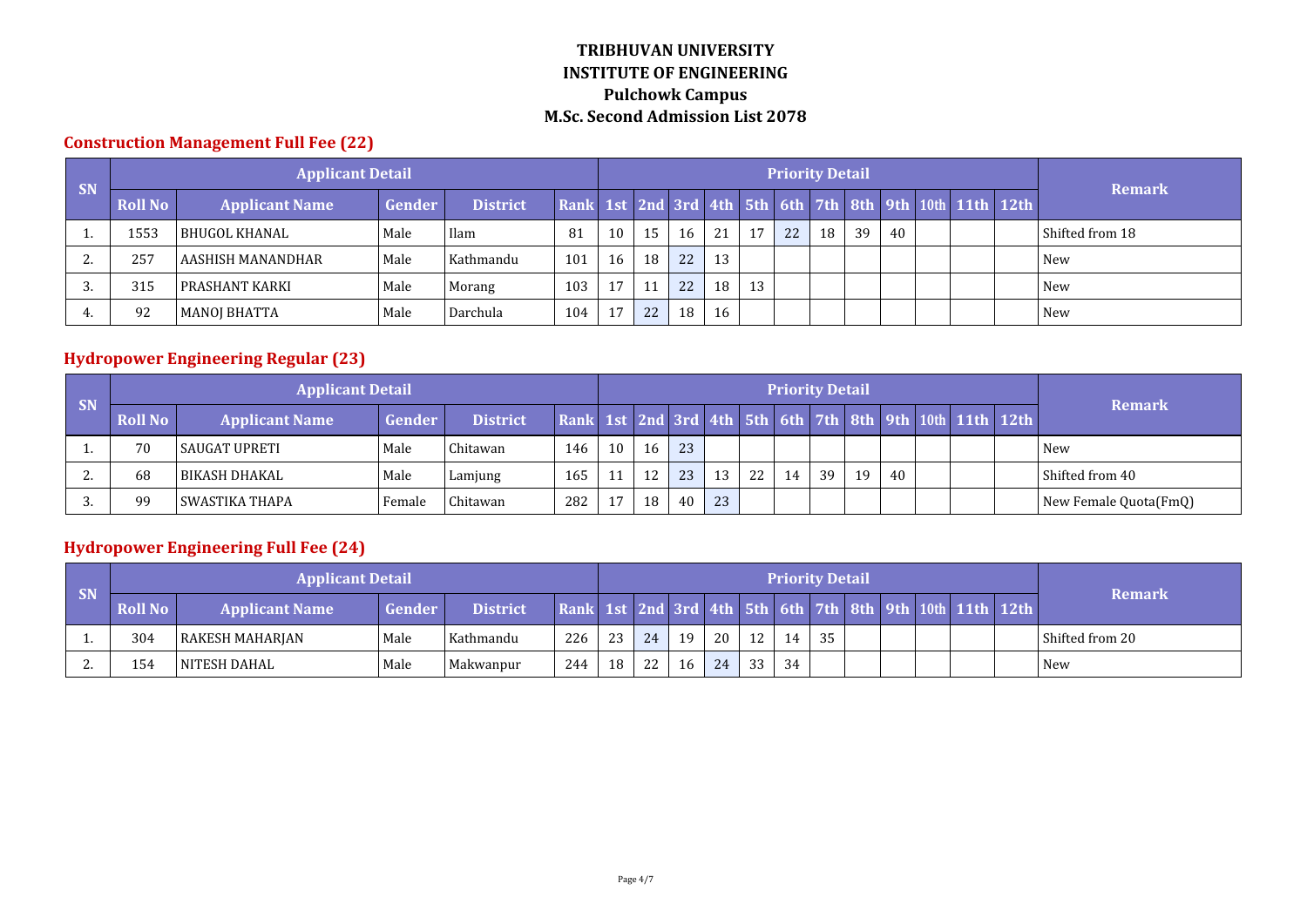# **Renewable Energy Engineering Regular (25)**

|           |                | <b>Applicant Detail</b>      |               |                 |                                               |    |    |    |  | <b>Priority Detail</b> |  |  |           |                 |
|-----------|----------------|------------------------------|---------------|-----------------|-----------------------------------------------|----|----|----|--|------------------------|--|--|-----------|-----------------|
| <b>SN</b> | <b>Roll No</b> | <b>Applicant Name</b>        | <b>Gender</b> | <b>District</b> | Rank 1st 2nd 3rd 4th 5th 6th 7th 8th 9th 10th |    |    |    |  |                        |  |  | 11th 12th | Remark          |
|           | 284            | <b>I PARTAP BAHADUR SAUD</b> | Male          | Achham          | 93                                            | 24 | 25 | 29 |  |                        |  |  |           | Shifted from 29 |

#### **Renewable Energy Engineering Full Fee (26)**

|           |                | <b>Applicant Detail</b> |               |                 |                                                         |    |    |    |    |    |    | <b>Priority Detail</b> |  |  |                                   |
|-----------|----------------|-------------------------|---------------|-----------------|---------------------------------------------------------|----|----|----|----|----|----|------------------------|--|--|-----------------------------------|
| <b>SN</b> | <b>Roll No</b> | <b>Applicant Name</b>   | <b>Gender</b> | <b>District</b> | Rank 1st 2nd 3rd 4th 5th 6th 7th 8th 9th 10th 11th 12th |    |    |    |    |    |    |                        |  |  | <b>Remark</b>                     |
|           | 1652           | I BAIBHAV KUMAR THAKUR  | Male          | Dhanusa         | 408                                                     | 25 | 29 | 27 | 33 | 26 | 30 |                        |  |  | <b>New</b>                        |
|           | 905            | KABINA MAHARJAN         | Female        | Lalitpur        | 776                                                     | 25 | 27 | 29 | 8  | 26 | 30 |                        |  |  | Shifted from 30 Female Quota(FmQ) |

# **Energy Systems Planning and Management Regular (29)**

|           |                | <b>Applicant Detail</b> |        |                 |                                                         |    |    |    |    |  | <b>Priority Detail</b> |  |  |               |
|-----------|----------------|-------------------------|--------|-----------------|---------------------------------------------------------|----|----|----|----|--|------------------------|--|--|---------------|
| <b>SN</b> | <b>Roll No</b> | <b>Applicant Name</b>   | Gender | <b>District</b> | Rank 1st 2nd 3rd 4th 5th 6th 7th 8th 9th 10th 11th 12th |    |    |    |    |  |                        |  |  | <b>Remark</b> |
|           | 829            | UTSAB ACHARYA           | Male   | Rautahat        | 119                                                     | 25 | 29 |    |    |  |                        |  |  | <b>New</b>    |
| <u>.</u>  | 880            | l PRATIK ADHIKARI       | Male   | Chitawan        | 134                                                     | 25 | 29 | 27 | 33 |  |                        |  |  | <b>New</b>    |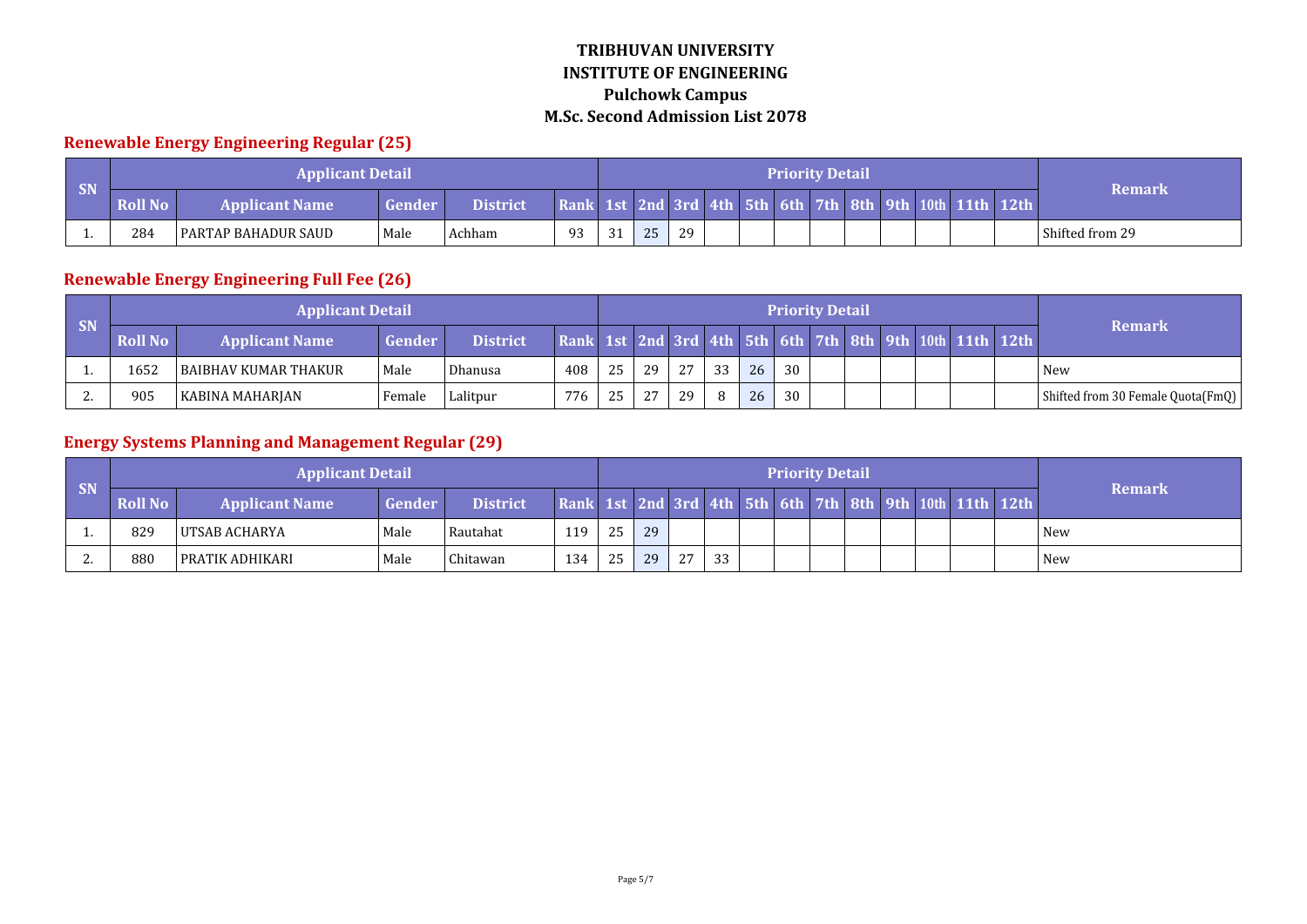#### **Energy Systems Planning and Management Full Fee (30)**

| <b>SN</b> |                | <b>Applicant Detail</b>       |               |                 |                                                         |    |    |    |    | <b>Priority Detail</b> |  |  |  | <b>Remark</b> |
|-----------|----------------|-------------------------------|---------------|-----------------|---------------------------------------------------------|----|----|----|----|------------------------|--|--|--|---------------|
|           | <b>Roll No</b> | <b>Applicant Name</b>         | <b>Gender</b> | <b>District</b> | Rank 1st 2nd 3rd 4th 5th 6th 7th 8th 9th 10th 11th 12th |    |    |    |    |                        |  |  |  |               |
|           | 1333           | DAMODAR BHANDARI              | Male          | Nawalparasi     | 828                                                     | 26 | 29 | 30 |    |                        |  |  |  | l New         |
| <u>.</u>  | 906            | l SWECHCHHA LUITEL            | Female        | Morang          | 829                                                     | 26 | 30 |    |    |                        |  |  |  | New           |
|           | 344            | <b>I SHAMSHER KUMAR SINGH</b> | Male          | Kanchanpur      | 832                                                     | 8  | 29 | 30 | 26 |                        |  |  |  | l New         |

# **Mechanical Systems Design and Engineering Full Fee (32)**

| <b>SN</b> |                | <b>Applicant Detail</b> |        |                 |                                                         |    |    |    |    |    | <b>Priority Detail</b> |    |  |  | <b>Remark</b>         |
|-----------|----------------|-------------------------|--------|-----------------|---------------------------------------------------------|----|----|----|----|----|------------------------|----|--|--|-----------------------|
|           | <b>Roll No</b> | <b>Applicant Name</b>   | Gender | <b>District</b> | Rank 1st 2nd 3rd 4th 5th 6th 7th 8th 9th 10th 11th 12th |    |    |    |    |    |                        |    |  |  |                       |
|           | 238            | l BISHESH BHATTARAI     | Male   | Bara            | 385                                                     | 32 | 25 | 26 | 29 | 30 | 27                     | 28 |  |  | Shifted from 26       |
|           | 1011           | l SANNY KUMAR KURMI     | Male   | Nawalparasi     | 399                                                     | 29 | 25 | 32 | 30 | 26 | 27                     | 28 |  |  | Shifted from 30       |
|           | 493            | l BABITA GWACHHA        | Female | Bhaktapur       | 826                                                     | 32 | 25 | 26 | 29 | 30 |                        |    |  |  | New Female Quota(FmQ) |

# **Climate Change and Development Full Fee (36)**

| <b>SN</b> |                | <b>Applicant Detail</b> |        |                 |                                                         |    |    |    |    |     | <b>Priority Detail</b> |    |    |    |    |     |    | <b>Remark</b> |
|-----------|----------------|-------------------------|--------|-----------------|---------------------------------------------------------|----|----|----|----|-----|------------------------|----|----|----|----|-----|----|---------------|
|           | <b>Roll No</b> | <b>Applicant Name</b>   | Gender | <b>District</b> | Rank 1st 2nd 3rd 4th 5th 6th 7th 8th 9th 10th 11th 12th |    |    |    |    |     |                        |    |    |    |    |     |    |               |
|           | 266            | DRISHTY MAHARJAN        | Female | Kathmandu       | 614                                                     | 39 | 40 | 43 | 44 | 2.1 | 22                     | 19 | 20 | 33 | 34 | -35 | 36 | l New         |
| <u>L.</u> | 382            | PREM RAJ BHATTARAI      | Male   | Kathmandu       | 742                                                     | 18 | 24 | 14 | 20 | 40  | 44                     | 26 | 34 | 36 |    |     |    | <b>New</b>    |
|           | 712            | l ROMAN BANTAWA RAI     | Male   | <b>Ihapa</b>    | 850                                                     | 36 |    |    |    |     |                        |    |    |    |    |     |    | <b>New</b>    |